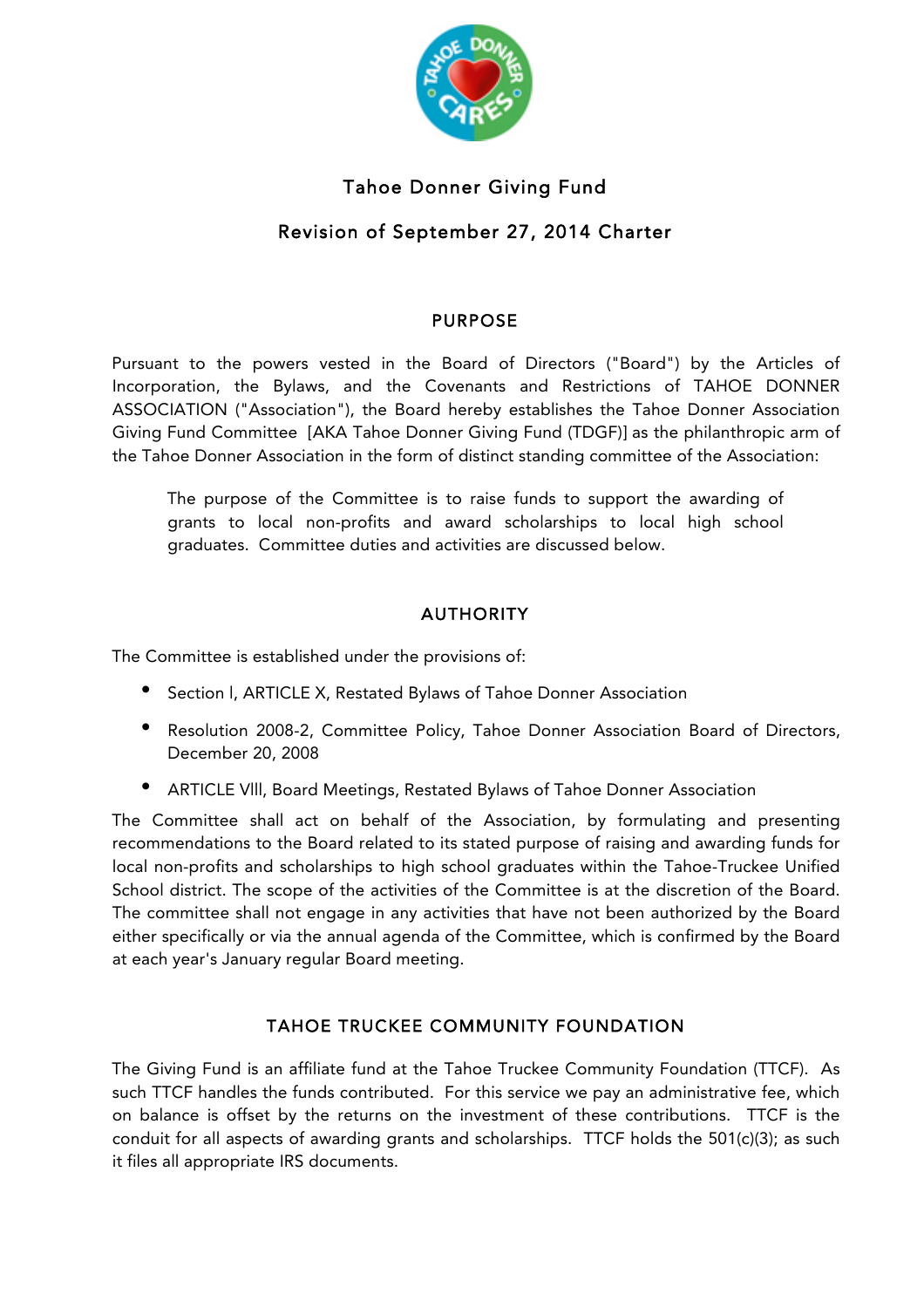#### MEMBERSHIP

- 1. The Committee consists of up to twelve (12) members. The work of this Committee is dependent on relationships made with Tahoe Donner members (fundraising, donor reception), relationships within the association (Board, General Manager, Marketing, and amenities), and within the greater Truckee community (sponsorships, auction item donations, publicity); therefore, consistency of membership is essential. In order to complete the above stated purpose in an effective manner, the committee is composed of members who make a minimum 3-year commitment to its work. Member terms are staggered within the three-years to facilitate sustainability of Committee functions and projects. The Committee also engages in succession planning by having veteran members mentor newer members in the various roles and duties within the Committee. The above assures stability for the work of the Committee.
- 2. Any member of the Association who is in good standing, who has a positive interest in philanthropy within the greater Truckee community, who is prepared to invest the necessary time, and who does not present a conflict of interest, is eligible to apply for appointment as a member of the Committee. Members who have strong organizational skills and/or possess experience in such areas as fundraising, finance, planning, education and non-profit work are given preference in appointment to the Committee. Directors and their immediate family members are not eligible for appointment. Co-owners of a property and immediate family members may not serve simultaneously on the Committee. The Board approves appointments to the Committee. In the case of non-performance of duties, the Committee may conduct a vote and recommend the removal of a member.
- 3. In support of the Committee's purpose, the Board, the General Manager, the Director of Marketing and/or other staff members where appropriate may attend all or part of Committee meetings as requested by the Committee. Staff attendance is at at the discretion of the Committee and the Committee is to be respectful of the limited time and other responsibilities of staff.
- 4. Prospective new Committee members attend a Committee meeting, including an informal mutual interview with the Committee, and submit an application as per standard Tahoe Donner policy, which the Chair takes to the Board for approval.
- 5. The Committee Chairperson advises the Executive Assistant of any membership changes that either have occurred or are anticipated.
- 6. Continuing Committee members desiring reappointment after a three-year term submit a written request stating their interest in continuing their service. The Chair takes these requests to the Board for approval.
- 7. Annually, in November, the Chair submits an updated schedule showing the place of each Committee member within her/his tenure on the Committee.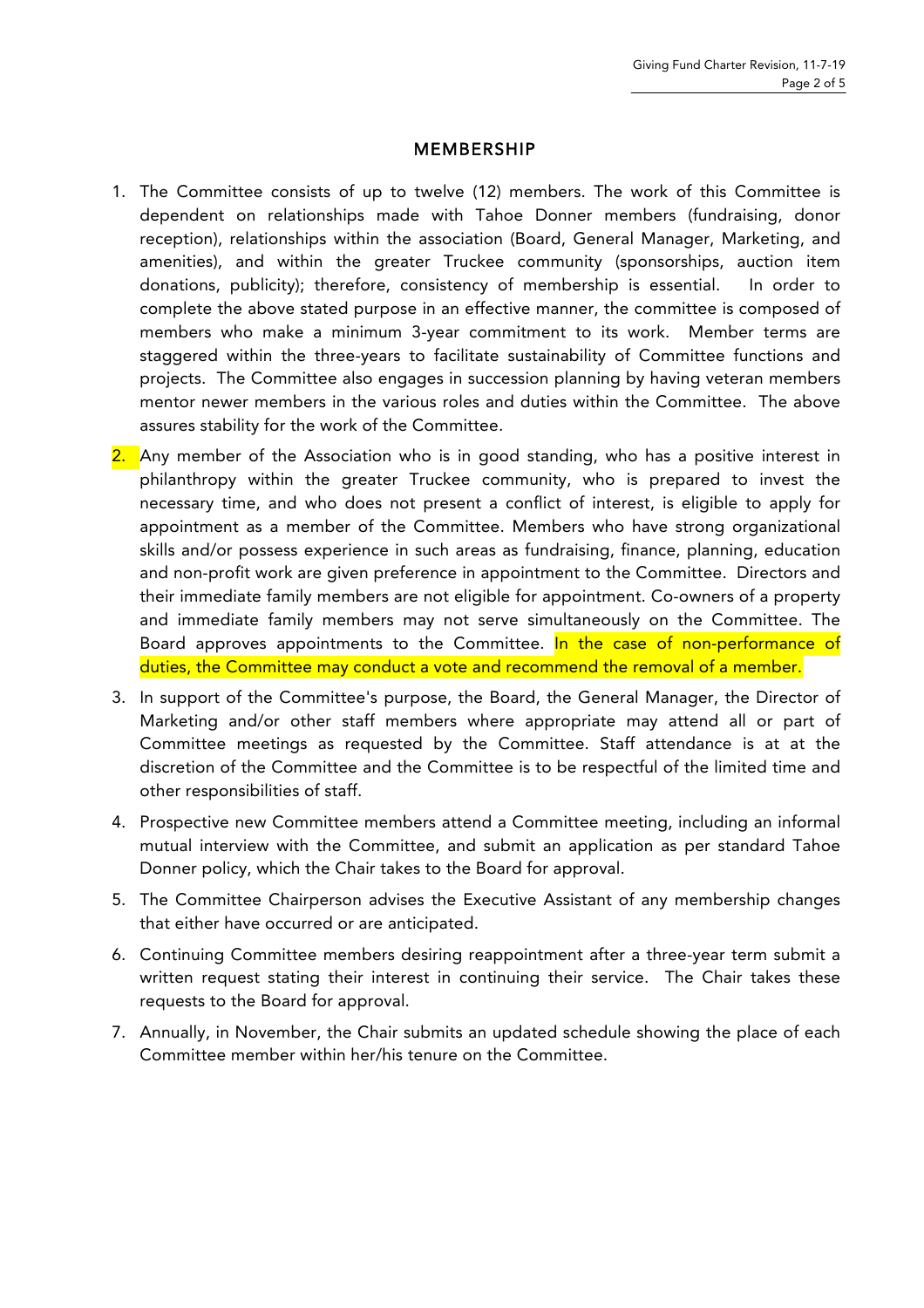### BOARD LIAISON AND COMMITTEE CHAIR

- 1. There shall be at least one non-voting Board Liaison to the Committee. This liaison shall be a Board Member chosen by the Board to attend Committee meetings and whose primary function is to facilitate communications between the Board and the Committee.
- 2. The Committee elects, from among its membership, a Chairperson, who will serve for a period of three years. The new-Chair's tenure is reset at this point. The Committee identifies a Chair-elect who then shadows and supports the work of the Chair, again for the sake of continuity and stability for the work of the Committee. If no other Committee member is willing to assume the duties of the Chairperson, the Board may reappoint the incumbent Chairperson. In the case of non-performance of duties, the Committee may conduct a vote of no confidence and elect a new chair.
- 3. The Chair acts as the Treasurer of the Committee. The Treasurer interacts with the Tahoe Donner accounting office to maintain adequate funds for the operation of the Fund, and with TTCF to establish and maintain adequate funding for making awards.
- 4. The Chair may enlist the aid of a representative from the Finance committee to assist with fiscal matters.
- 5. The provisions of the Association's Committee Policy, as set forth in Resolution 2008-2 or subsequent Board action, apply to the Committee.

## ACTIVITES AND RESPONSIBILITIES

The scope of activities of the Giving Fund Committee is contained in the AUTHORITY paragraph above; however, the Committee may recommend to the Board that the Committee address additional issues relative to the general purpose of the Committee. Such recommendations are made through the Board Liaison.

- 1. In November the Committee establishes an agenda for the following year, complete with dates of and Lead for events, as well as members roles and duties. This is submitted to the Board for its regular December meeting.
- 2. Fundraising Activities
	- a) The Committee prepares an Annual Fund Raising Plan. The Plan will detail fundraising activities for the coming year, expectations of funds to be raised, expected members needed to execute the plan, resources of the Association required, and other operating expenses expected for the year. The Plan may be revised throughout the year as situations warrant.
	- b) The Committee prepares an Annual Marketing and Communication Plan to support the Fund Raising Plan. It is expected that the Tahoe Donner Giving Fund will utilize one or more fund raising events in an annual cycle. The goal of such events is to raise money for the Fund and also provide for opportunities for Association members to engage socially.
	- c) In support of such events, the Committee appoints an Event Chair and solicits other members as needed to execute the event(s).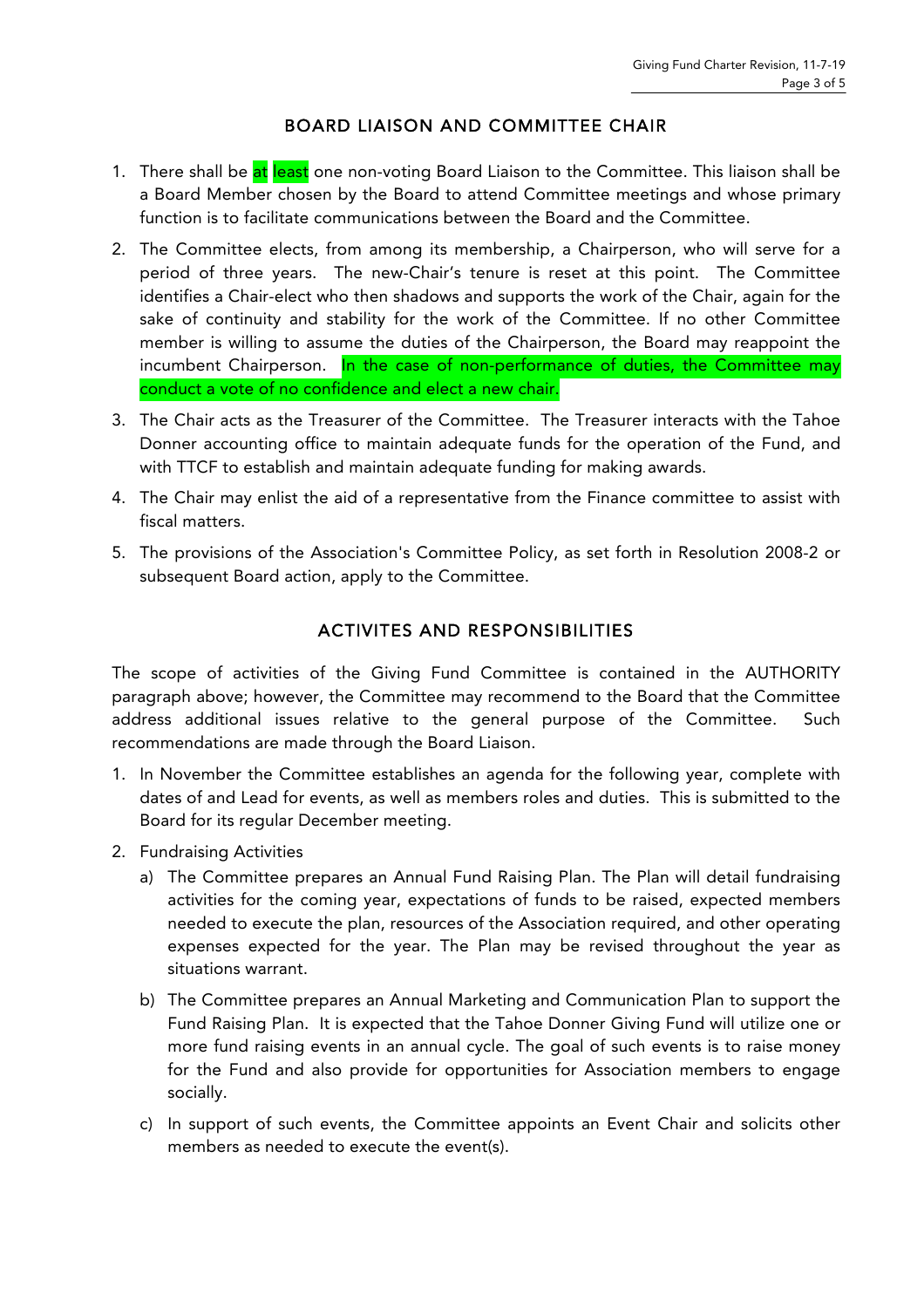- d) The Committee interacts with TTCF as needed to ensure all of their administrative, fund raising and grant-making policies are adhered to by the TDGF.
- 3. Awards

The announcement and application process as well as the evaluation and selection process for all awards take place in conjunction with and under the auspices of the Tahoe Truckee Community Foundation (TTCF).

a) Grants to Local Non-Profits. The Committee self-selects a minimum of two members to be the grant-making sub-committee; one of the members will have participated on this sub-committee the preceding year. These members evaluate all grant submissions after the close of the TTCF grant application period. They prioritize the applications suitable for funding by Giving Fund. These members meet with the full TTCF Grant Committee to make decision on funding for the applicants.

The sub-committee prepares the list of grants for the Chair to bring to the Board for approval.

- 4. Scholarships
	- b) Traditional and IMPACT Scholarships. The Committee self-selects a minimum of two members to be the scholarship sub-committee; one of the members will have participated on this sub-committee the preceding year. These members evaluate all submissions for TDGF scholarships after the close of TTCF's scholarship application period. They prioritize the applications suitable for funding by Giving Fund. A third member who has had previous experience on the scholarship sub-committee reviews those applicants selected by the current year's sub-committee, especially with respect to the IMPACT scholarships. The two-member sub-committee members meet with the full TTCF Scholarship Committee to make decisions on funding for the applicants.

The sub-committee prepares the list of awardees for the Chair to bring to the Board for approval.

- 5. The scope of the Committee activities shall not include:
	- a) Direct or indirect involvement in the daily operations of Tahoe Donner Association.
	- b) Interactions with management or staff except when arranged through the General Manager or the Director of Marketing.

#### COMMUNICATIONS

Effective communication and teamwork shall be facilitated in the following manner:

- 1. The Committee presents to the Board an agenda of events the Committee sees as its focus for the upcoming year. This agenda may be changed as circumstances warrant and with consultation with the Board Liaison.
- 2. The Committee provides the Board Liaison with an Agenda prior to each meeting.
- 3. The Committee provides Minutes of each meeting for the Board book.
- 4. Board initiated proposals related to the Giving Fund are made in consultation with the Committee prior to such decisions being brought before the full Board.